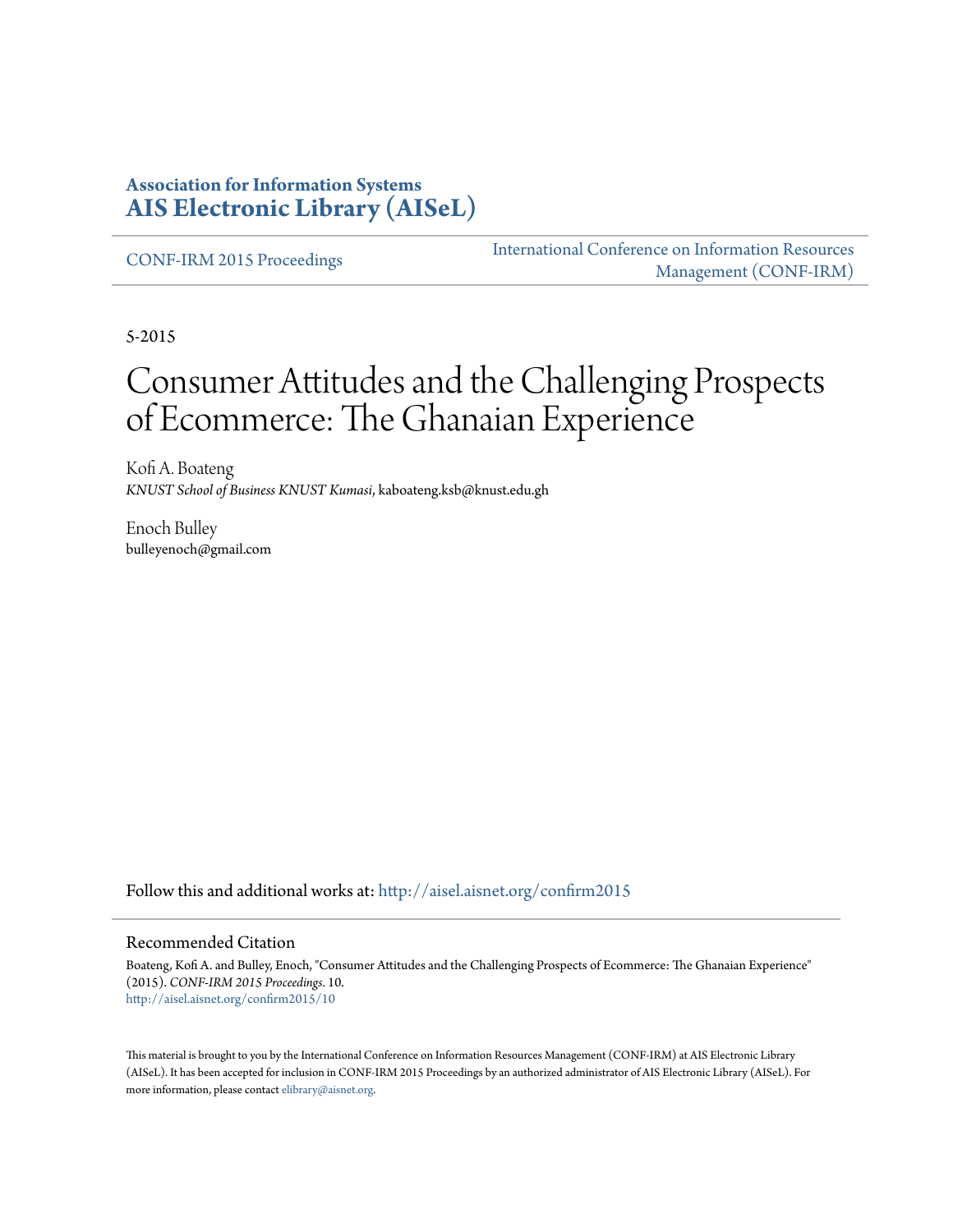## **R58. Consumer Attitudes and the Challenging Prospects of Ecommerce: The Ghanaian Experience**

Kofi A Boateng KNUST School of Business **KNUST** Kumasi [Kaboateng.ksb@knust.edu.gh](mailto:Kaboateng.ksb@knust.edu.gh)

Enoch Bulley bulleyenoch@gmail.com

#### *Abstract*

The growing application of the Internet technology continues to influence many dimensions of contemporary business practices. Attitudinal dynamics constitutes one of the instrumental applications of this piece of technological innovation of online transactions. In spite of the claimed benefits of ecommerce elsewhere, there are yet several challenges born out of unpredictable customer attitudes that continue to challenge the meaningful exploitation of this novel market experience. This study applies both qualitative and quantitative research techniques with compressed view of attitude theory as a lens to make sense of the behavioural dimensions that impinge the practice of ecommerce in developing countries. The study reveals the inherent risks connected with online trading practices and the likelihood of undermining the enduring prospects of online commercial activities, especially in the developing world has a functional bearing on attitudinal orientation.

#### *Keywords*

Ecommerce, Attitudinal dynamics, Online market, Perception

## **1. Introduction**

Over the recent past, different ecommerce enthusiasts have demonstrated their understanding of the varied issues that inform the practice from diverse theoretical and practical experiences. There are those who have devoted sufficient attention to the usefulness of online reviews by customers [\(Mudambi & Schuff, 2010\)](#page-13-0), the role and influence of agents in ecommerce product endorsements [\(Xiao & Benbasat, 2007\)](#page-13-1), the use of statistical learning theoretical perspectives in identifying spurious websites [\(Abbasi, Zhang, Zimbra, Chen, & Nunamaker Jr, 2010\)](#page-12-0). Still others have analysed ecommerce from the standpoint of organisational innovative practices that present rewarding opportunities [\(Zwass,](#page-13-2) 2003).

However, it is also equally important that matters pertaining to consumer attitudes towards ecommerce are also brought to the fore to extend our knowledge and conceptualisation of the subject. Secondly, it is also critical to realise the prospects of ecommerce in a typical developing economy.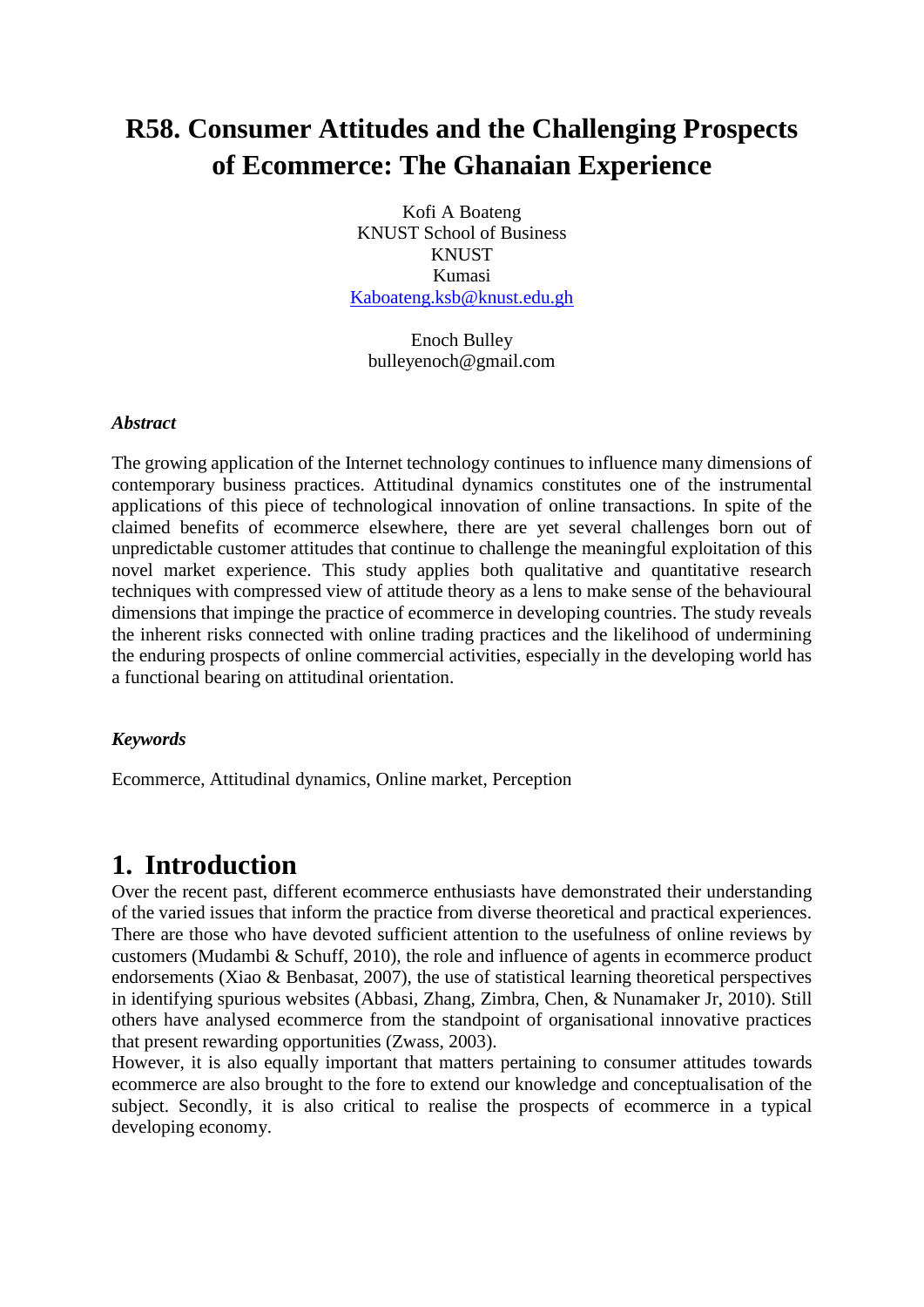Ipso facto, this paper attempts an answer to the following question: what issues explain consumers' attitude towards ecommerce transactions? Therefore the challenge of this paper is to tease out the crucial issues that consumers face and consider before making a purchasing decision on ecommerce platforms. Given these scenarios, this paper is structured to tease out certain crucial issues to reveal the situation that obtains in attitude formation in electronic transactions from a developing economy's perspectives. In light of this, a diverse account of customers' disposition to ecommerce is put forward after which a brief analytical consideration is given to the dominant literature that informs the constitution of attitudes. The methodological considerations that were employed to gather the relevant data are stated to contextualise the findings from the field. Consequently discussions are performed on the findings to explain issues driving customers' attitudinal predisposition to ecommerce transactions and a concluding account stating the role of attitude in electronic commerce and the daunting prospects of this technological innovation in developing countries.

## **2.Electronic Transactions**

While some consumers consider ecommerce as a viable platform because of such benefits as shopping flexibility, convenience, others attitude towards ecommerce is borne out of the possibly exceptionally risky manner that characterises such electronic transactions as compared to the traditional methods [\(Jarupunphol & Mitchell, 2001\)](#page-13-3). Focusing on the financial losses associated with transactions carried out over the Internet, Salam et al [\(2003\)](#page-13-4) allude to the fact that consumers fear they might not get a refund when needed or they were helpless when it came to reversing or stopping a transaction after detecting mistakes. Financial risk also includes fraudulent practices or the illegal use of credit card information that might result in financial losses. Hoffman et al [\(1999\)](#page-13-5) attributed consumers risk perception and lack of trust to the fact that cyber consumers feel they lack control over the access that web merchants have over their personal information during online transactions and hence hesitate in providing credit card information to any commercial web provider. As a result, consumers do not only retain negative perceptions about the online shopping approach, but also misunderstand the actual issues of security breaches in ecommerce. Jarupunphol and Mitchell [\(2002\)](#page-13-6) also summarized the factors that tend to negatively affect consumer perceptions of ecommerce as follows:

- Most consumers are not confident in relation to the trustworthiness of merchants or vendors.
- Consumers are more familiar and comfortable with traditional methods of transaction where the buyer and vendor get to see each other physically.
- The inability of consumers to monitor what happens to their credit card information after they have submitted them to the merchant through their online transactions.
- Consumers are not abreast of security technologies employed in protecting the confidentiality of relevant financial information.

A survey conducted by Martins et al [\(2001\)](#page-13-7) in South Africa using Information Technology (IT) and Human Resource (HR) respondents revealed that despite IT respondents having a fairly good knowledge about security measures, they were not significantly more willing to engage in ecommerce than their HR counterparts. This was so because both parties enjoy the thrill of traditional physical shopping in a face-to-face environment and hence mostly not interested in changing their lifestyle to the buying of certain products through the Internet. It would appear that the tendency to engage in an activity is, to a greater extent, dependent on an attitude orientation toward a particular object. But how does someone arrive at an attitude orientation? It is appropriate to direct our attention to the mainstream literature on attitude to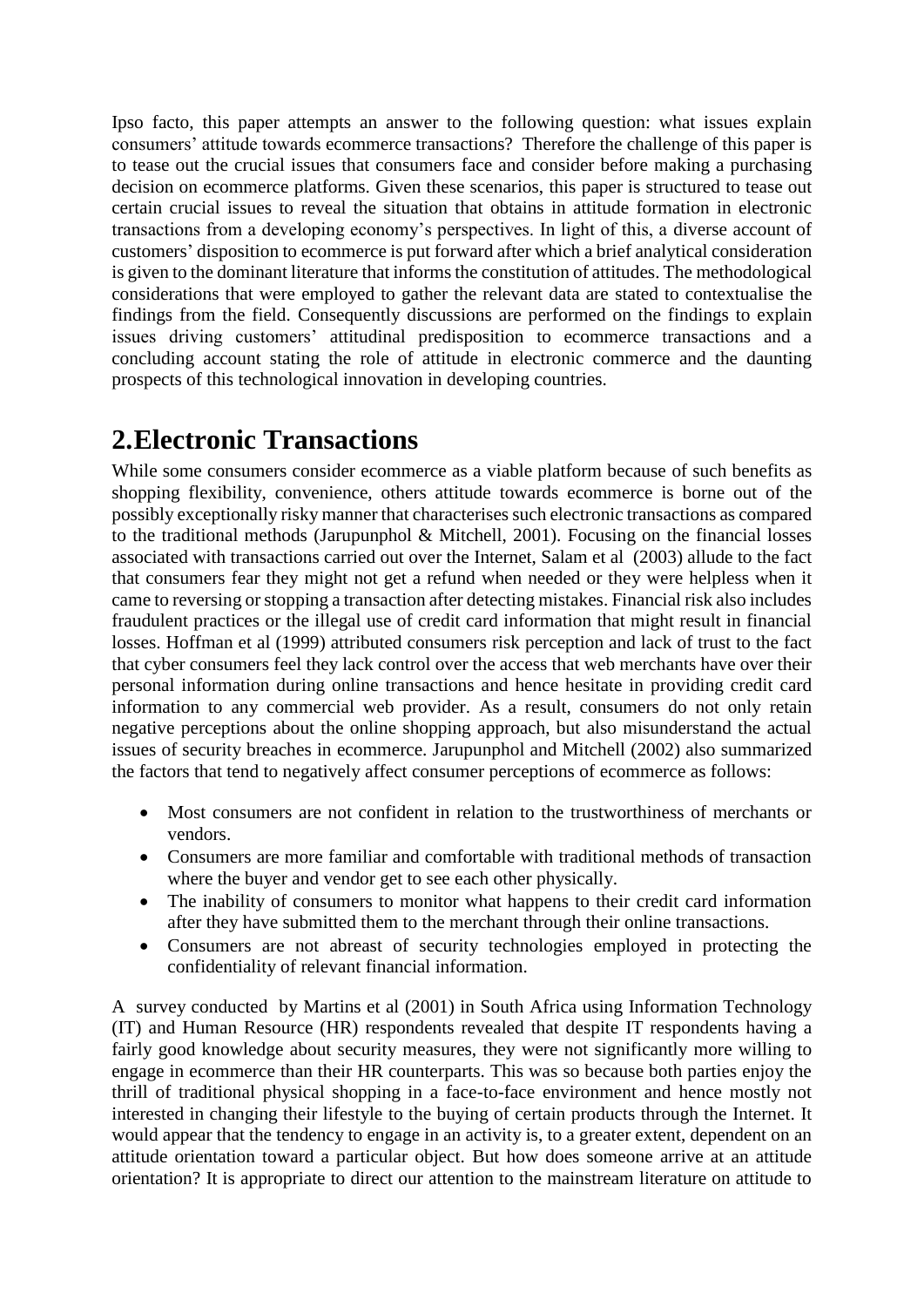determine the degree to which it becomes involved in shaping a preference for the engagement in a given activity.

## **3.The Frame for Attitudinal Orientation**

There appears to be a rapid accumulation of studies articulating the attitude theory from diverse epistemological and empirical accounts [\(Ajzen & Fishbein, 1980,](#page-12-1) [2000;](#page-12-2) [Black, 2008;](#page-12-3) [Cohen](#page-12-4)  [& Reed, 2006;](#page-12-4) [Foxall & Yani-de-Soriano, 2005;](#page-13-8) [Petty, Wegener, & Fabrigar, 1997\)](#page-13-9). In view of this, several scholars have found different ways of relating to attitude in varied contextual applications. The cacophony found in the notion of attitude then allows for the diversity in its conceptualisation. However, in spite of this divergence there is convergence in understanding which approximates Aizen's postulation of attitude as: 'a summary evaluation of a psychological object captured in such attribute dimensions as good–bad, harmful–beneficial, pleasant–unpleasant, and likeable–dislikeable' [\(Ajzen, 2001 p. 29;](#page-12-5) [Eagly & Chaiken, 1993\)](#page-12-6). A classical understanding of attitude looks at it from the viewpoint of a predisposition towards general favourability towards an object [\(Thurstone, 1931\)](#page-13-10). A segment of the attitude literature attributes an 'evaluative meaning' [\(Fishbein, 1963;](#page-13-11) [Fishbein & Ajzen, 1975\)](#page-13-12) connected with a set of belief formation systems regarding a given object in an inevitably spontaneous fashion [\(Ajzen & Fishbein, 2000\)](#page-12-2).

In the attitude formation process, belief systems link objects with specific attributes determined by the person whose general attitudinal orientation is driven by the subjective values of the attributes of the object in conjunction with the strength of the interactions involved. Arguably, it is possible to generate a variety of beliefs around a given object and, it is only when memories are strong, fresh and significant for those beliefs that have the immediate possibility of influencing an attitude. In other words "A belief's chronic accessibility tends to increase as a function of the frequency with which the expectancy is activated and the recency of its activation, as well as the belief's importance" [\(Ajzen, 2001 p. 30 cf.;](#page-12-5) [Higgins, 1996;](#page-13-13) [Olson,](#page-13-14)  [Roese, & Zanna, 1996\)](#page-13-14). Given this background, it is plausible to connect familiarity with an object to the extent to which a person's attitude shifts towards that object. Behavioural intentions are likely to drive an entity towards the object of desire. It is instructive to consider the view that attitude orientation can occur automatically via the instrumentality of stimuli activation that provokes rapid cognitive response [\(Fazio, Sanbonmatsu, Powell, & Kardes,](#page-13-15)  [1986\)](#page-13-15). It comes as very little surprise that some researchers have argued for the need to consider attitude and evaluative categorisation as interchangeable concepts [\(Schwarz, 2006\)](#page-13-16).

### **3.1 Perception: Personality, Knowledge and Experience**

Consumer risk perceptions associated with Internet shopping varies in relation to attitudinal nature of their personality [\(Martins et al., 2001\)](#page-13-7). Due to individual differences, some consumers may be inclined to embrace and use new technological-driven practices while others might be reluctant to change and therefore prefer carrying their tasks in traditional ways. Bhatnagar et al [\(2000\)](#page-12-7), arguably, supported this idea by concluding that different individuals have different levels of risk acceptance. The lack of adequate knowledge about the procedures or systems involved in ecommerce transactions plays a major role in its acceptance and patronage. For instance, most consumers flirt with the worries and anxieties of having their credit card details compromised or stolen during electronic transactions but – in actual fact – the majority of Internet credit card fraud cases reported arose from the weaknesses in merchant web servers [\(Caldwell, 2000;](#page-12-8) [Tomlinson, 2000\)](#page-13-17). Additionally, Tomlinson [\(2000\)](#page-13-17) as well as Jarupunphol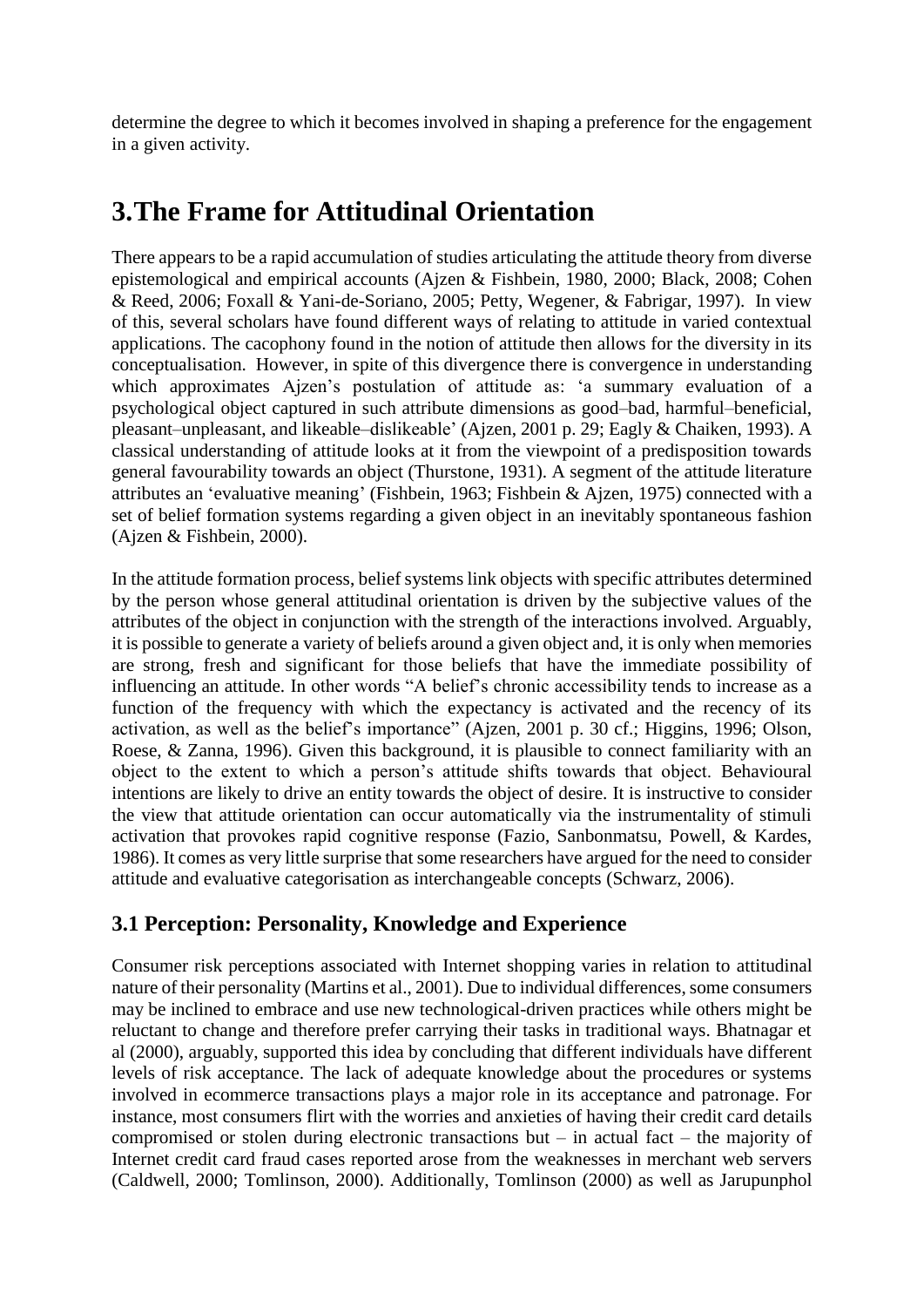and Mitchell [\(2002\)](#page-13-6) are of the view that, the likelihood of credit card theft during an online transaction may actually be less compared to its likelihood in an offline transaction.

It seems that the inadequate understanding of Internet security technology accounts for why some consumers perceive ecommerce as highly risky and hence reluctant to its patronage. Another key factor that affects consumers' perception of Internet shopping is their level of experience in relation to ecommerce and its applications. Bhatnagar et al [\(2000\)](#page-12-7) in supporting this issue emphatically stated "the likelihood of purchasing on the Internet increases as the consumer's experience on the Internet increases". In effect, this points to the importance of consumers to, at least, try ecommerce so that they can personally determine whether the method of shopping on the Internet is secured, trustworthy or vice versa rather than just relying on their own perceptions in drawing conclusions about the system.

## **4.Methodological Dimension**

This study took on the methodological route of the mixed method approach. The aim is to extract the synergistic opportunities that attend such technique, as it encourages multiple ways of exploring the research problem at hand. Data was gathered by accessing online shopping attitudes of customers via Myjoymarket.com market website for a couple of months in 2014. The owners of the website, Myjoymarket.com, graciously approved a request by one of the researchers to access the online shopping attitudes of customers that permitted real-time interaction with most of them.

### **4.1 Study Population**

To have good and comparable analysis of attitudes among both experienced and inexperienced online consumers, data for the research was collected by interviewing hundred (100) Internet users with varying degrees of experiences on online shopping in Ghana. The rationale behind the variations in the Internet experiences of the consumers was wilful. The essence was to permit the possibility of building an understanding of attitude orientation to ecommerce patronage that minimises any form of perceptible bias.

### **4.2 Sample and Sampling Technique**

Since the study focuses on a contemporary phenomenon (ecommerce in Ghana), purposive sampling is considered to be the preferred technique adopted in collecting data from online users who possess adequate knowledge about ecommerce as well as those who have never purchased items through the Internet. This is to help determine how the respondents with different backgrounds in terms of education, employment status, age, Internet knowledge or frequency of Internet usage as well as level of online shopping experience inform attitude towards patronage in online transactions. The details of the outcome are a product of primary data from respondents with varying levels of ecommerce transactions through the structured questionnaires administered. Primary data collected from respondents is analyzed with the help of SPSS software. Using tables, mean and standard deviation, the results obtained are interpreted based on the original intentions of the study – attitudinal orientations towards electronic commerce transactions.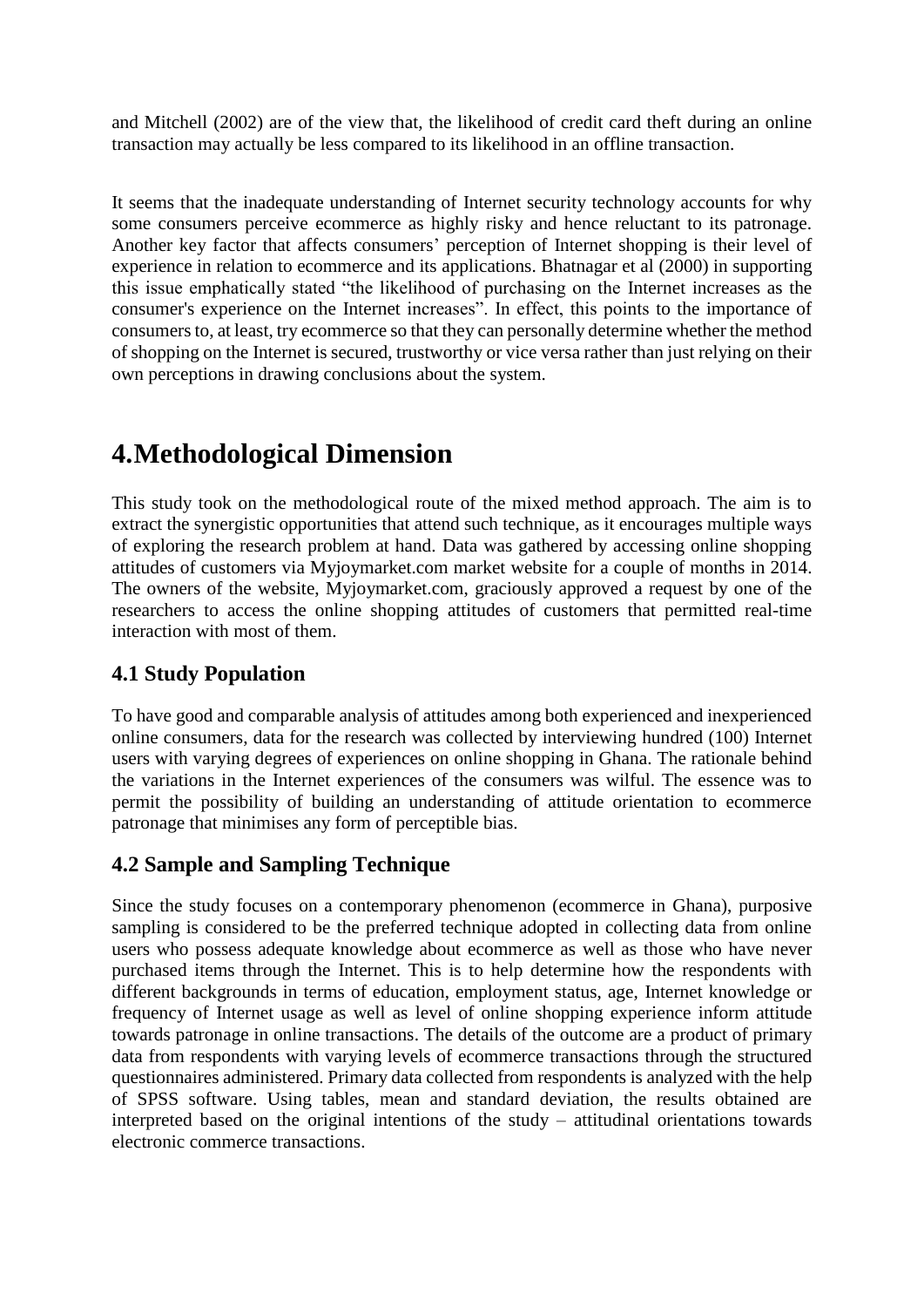## **5.The Story of Myjoymarket.com**

Myjoymarket.com is a free online classifieds marketplace exclusively for Ghanaians. As a subsidiary of Multimedia Group Limited, it offers a digital market platform for buying or selling products such as mobile phones, computers and general electronics, automobile, real estates, clothing items, among others. However, it has to be said ahead of time, that Myjoymarket.com is more of an informediary than the traditional ecommerce platforms like Amazon.com, Very.co.uk, etc. [\(Piccoli, 2012\)](#page-13-18). After logging onto the site, private merchants or businesses have the opportunity to post an ad to reach Internet users through the website by providing a description or specifications of the items they have on offer. After ads have been successfully reviewed and displayed on the site, sellers have the opportunity to see the number of potential buyers that have shown interest by viewing the item. By browsing through thousands of ads, buyers or consumers can make a choice by comparing prices from various vendors. With the mobile phone numbers of the sellers provided, consumers can directly negotiate on prices and decide on the mode of payment or delivery options with the vendors.

To ensure user satisfaction, Myjoymarket.com offers easy-to-search tools, engaging content, unique profile pages for consumers and businesses, time saving navigation functionalities as well user-generated content on the platform. With the provision of a link to social media including Facebook, Google plus and Twitter, consumers can easily share ads with friends who might be interested in certain advertised products. The website also provides a customer support section where consumers can contact the administrators and seek for assistance before finalising purchasing decisions with the vendors.

In order to ensure credibility and trustworthiness, sellers (individuals or businesses) are required to register with the website by providing certain details before opportunity to post an ad on the site is provided. The managers of the website further review all the ads for clarity and accuracy of specifications before they are posted on the website. Consequent to reviewing the items, important information such as ad identity number, the ad type, the date in which it was listed, the picture of the product(s), the condition of the product as well as the location of the vendor is displayed to serve as a guide for consumers in making a decision. To help check and deal with the issues of fraud that might occur on the website, there is a functionality (report abuse) provided where consumers can report any sort of abuse from merchants or other users by describing the nature of the ad for the relevant action to be taken.

### **5.1 Causative factors for ecommerce participation**

From the table 5.1, consumers who engage in online shopping comprised 50% respondents with intermediate skills in Internet browsing and a tiny 15% were advanced in terms of computer and Internet literacy. Respondents who have basic knowledge about online shopping proficiency constituted 35 %.

| Level of        | <b>Percentage</b> |
|-----------------|-------------------|
| <b>Internet</b> |                   |
| proficiency     |                   |
|                 |                   |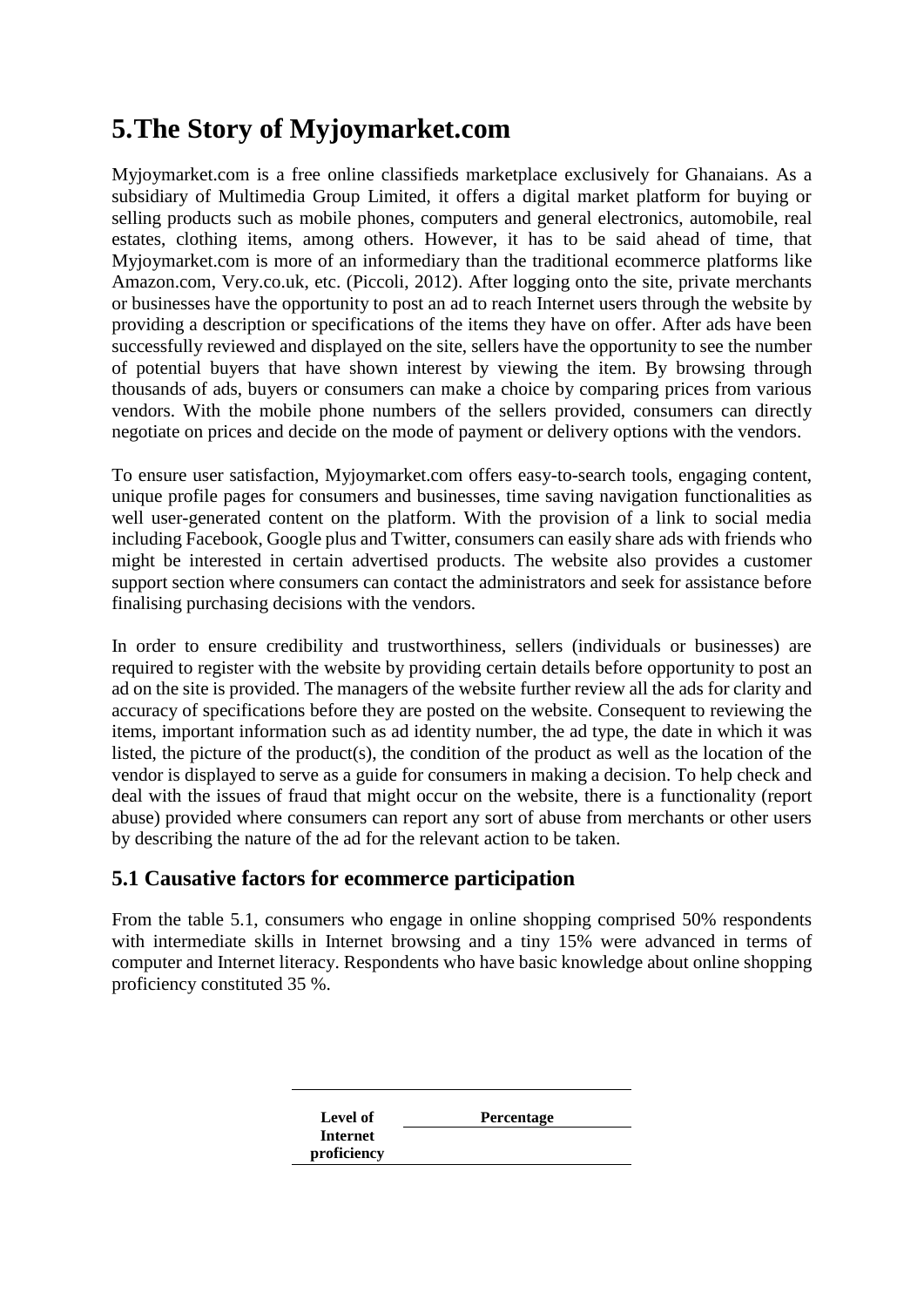| <b>Basic</b> | 35  |
|--------------|-----|
| Intermediate | 50  |
| Advanced     | 15  |
| Total        | 100 |

*Table 5.1 Level of Internet proficiency*

#### **5.2 Attitude towards ecommerce market websites**

The attitude of consumers (from basic to advance), was determined using a Likert's scale of strongly agree(1), disagree(2), indifferent(3), agree(4) and strongly agree (5). The results were analyzed with the SPSS software using the Mean (M) and standard deviation (SD) as follows: Strongly agree (4.21-5.0), agree (3.41-4.20), indifferent (2.61-3.40), disagree (1.81-2.60) and strongly disagree (1.00-1.80)

| <b>Item</b><br>No.          | <b>Perception</b>                                        | M      | SD      |
|-----------------------------|----------------------------------------------------------|--------|---------|
| 1                           | Prefer traditional<br>shopping to online<br>shopping     | 4.5500 | .51042  |
| $\mathcal{D}_{\mathcal{L}}$ | Not familiar with<br>the online shopping<br>processes    | 4.1500 | .74516  |
| 3                           | Online shopping is<br>risky                              | 4.1000 | .85224  |
| $\overline{4}$              | Not interested                                           | 3.5500 | 1.09904 |
| 5                           | Interested in online<br>shopping but yet to<br>patronize | 3.0000 | 1.02598 |
| 6                           | Difficult to shop<br>online                              | 2.9500 | 1.05006 |

*Table 5.2 attitude about ecommerce market platforms -* From the table above, respondents with basic knowledge or Internet skills agreed to the items 1, 2, 3 and 4 but were indifferent about items 5 and 6.

| Item<br>No. | perception                   | М      | SD.    |
|-------------|------------------------------|--------|--------|
|             | convenient and saves<br>time | 4.3500 | .48936 |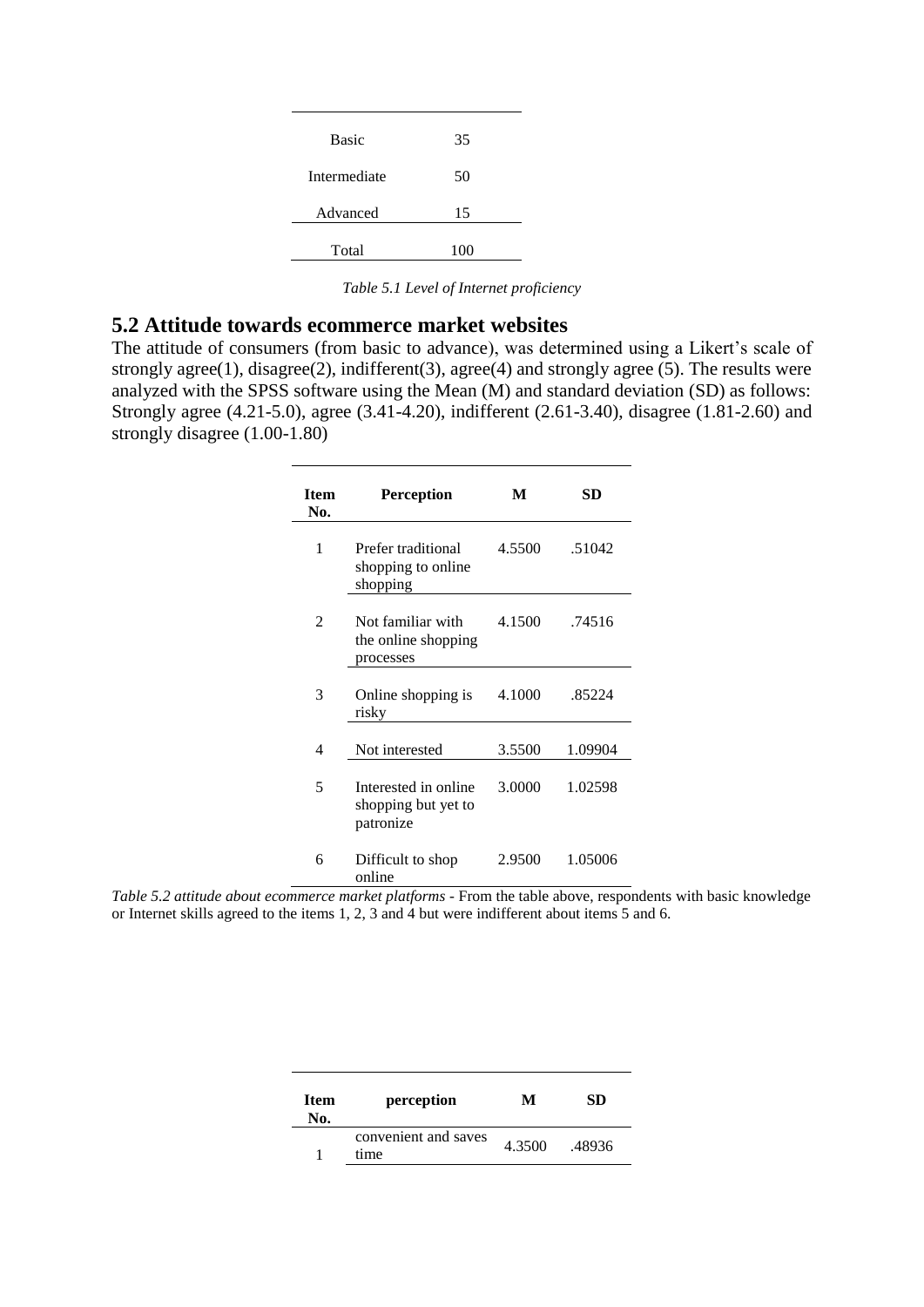| 2 | broad selection<br>- of<br>goods on the Internet         | 3.9500 | .99868  |
|---|----------------------------------------------------------|--------|---------|
| 3 | very risky                                               | 3.7000 | 1.03110 |
| 4 | cheaper prices than<br>traditional shops                 | 3.5500 | .99868  |
| 5 | sufficient<br>information<br>about<br>goods and services | 3.2000 | 1.05631 |
| 6 | long time delivery of<br>purchased goods                 | 3.0500 | .94451  |
|   | accurate description<br>products<br>of<br>on<br>websites | 2.6500 | 1.18210 |
| 8 | secure as traditional<br>shopping                        | 2.5000 | 1.23544 |
| 9 | difficult to shop on<br>the Internet                     | 2.3500 | 1.21828 |

*Table 5.3 Perception about ecommerce market platforms – respondents with advanced skills on the Internet*

From the table above, the M and SD values indicate that advanced consumers strongly agree to the item 1, agree to items 2, 3 and 4, indifferent about items 6 and 7 but disagree to items 8 and 9.

**Issues that go into online transactions** 

| Item<br>No.    | <b>Factors</b>                  | М      | SD      |
|----------------|---------------------------------|--------|---------|
| 1              | price                           | 4.5000 | .94591  |
| $\mathfrak{D}$ | reputation<br>of<br>websites    | 4.1500 | 1.03999 |
| 3              | mode of payments                | 4.0000 | .91766  |
|                | mode and time of<br>delivery    | 3.9500 | .60481  |
| 5              | and<br>guarantees<br>warrantees | 3.9000 | .96791  |
|                | privacy                         | 3.3000 | 1.30182 |

*Table 5.4 Factors consumers consider before buying from ecommerce market platforms*

The factors that consumers consider important before buying from the Internet was determined using a Likert's scale of very unimportant (1), unimportant (2), neutral (3), important (4) and very important (5). The results was analyzed using the mean and standard deviation of SPSS as follows; very important (4.21-5.0), important (3.41-4.20), Neutral (2.61-3.40), unimportant (1.81-2.60) and very unimportant (1.00-1.80).Considering the M values of the table above, the respondents rated item 1 very important, item 2,3,4 important and but neutral to item 6.

**Inhibiting ecommerce issues**

| <b>Item</b> | <b>Perception</b> | M | SD |
|-------------|-------------------|---|----|
| No.         |                   |   |    |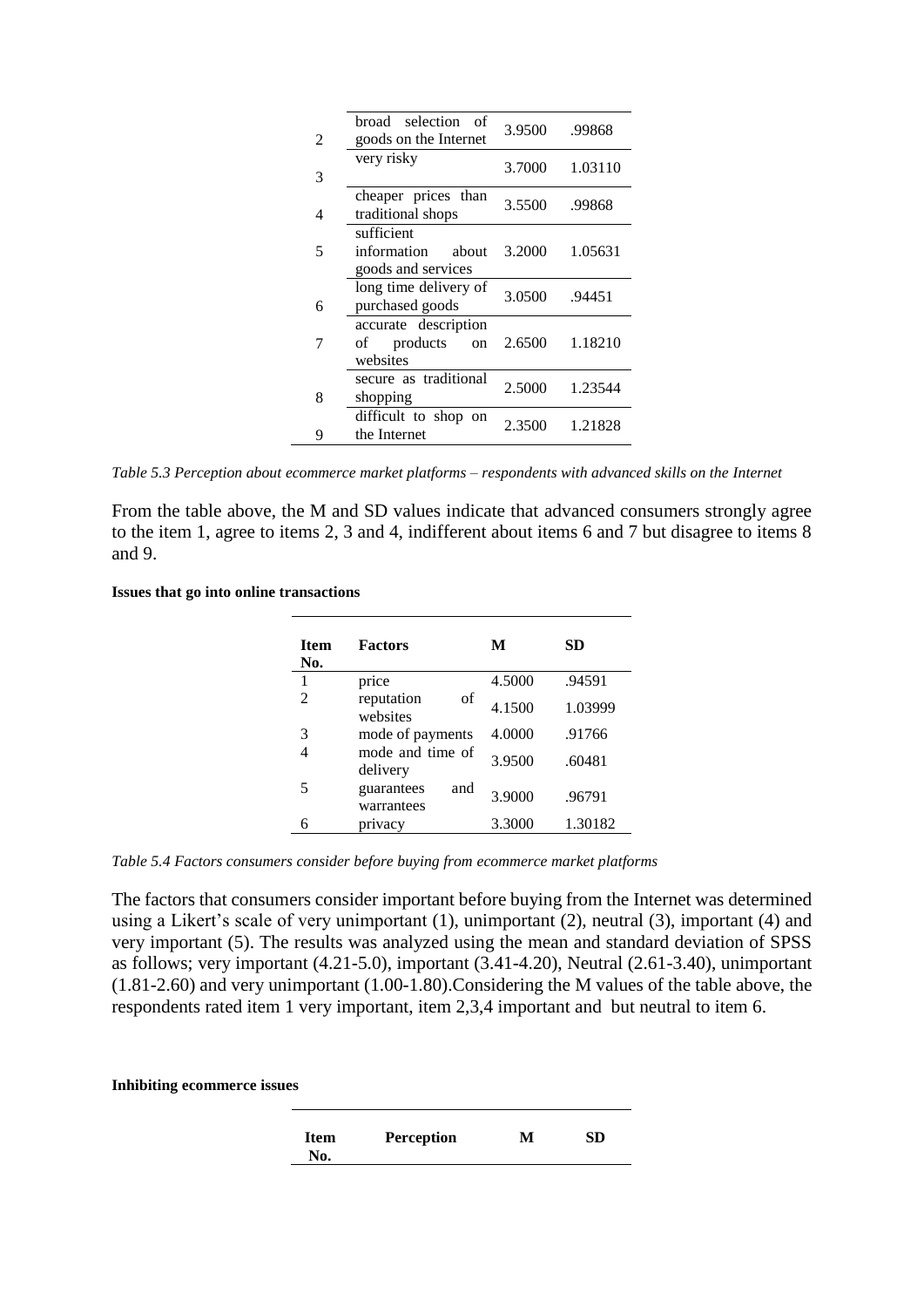| 1              | risk of not getting<br>the product paid for          | 4.2500 | .78640  |
|----------------|------------------------------------------------------|--------|---------|
| $\mathfrak{D}$ | lack of trust of<br>vendors                          | 4.1500 | .98809  |
| 3              | difficulty in<br>returning<br>unsatisfactory goods   | 4.0526 | 1.17727 |
| 4              | inability to<br>physically see and<br>touch products | 3.8000 | 1.54238 |
| 5              | credit card<br>transaction risk                      | 3.6000 | 1.18766 |
| 6              | waiting time                                         | 3.5500 | .88704  |
| 7              | loss of privacy                                      | 3.2000 | 1.05631 |
| 8              | complex online<br>shopping procedure                 | 2.5000 | 1.05131 |

*Table 5.5 Factors that influence consumers' attitude to ecommerce patronage*

A Likert's scale of very low (1), low (2), neutral (3), high (4), and very high (5) was used to identify the factors that influence consumers' attitude towards shopping on the Internet. Using the Mean and Standard deviation, the results obtained was analyzed using SPSS and interpreted thus: Very high (4.21-5.0), high (3.41-4.20), Neutral (2.61-3.40), low (1.81-2.60) and very low (1.00-1.80). From the table above, the M and SD values shows that respondents rate item 1 very high, items 2,3, 4, 5 and 6 high, neutral to item 7 and a low for item 8. Further situation analysis reveal that, some negative experiences associated with ecommerce market platforms such as inaccurate or phoney specification of items, getting defrauded by vendors (not getting items after making payments) and poor delivery protocols deterred them from buying items using the Myjoymarket.com platform.

### **5.3 Attitude Towards Ecommerce Platforms**

The results from table 5.5 indicate that respondents who have basic Internet knowledge are not familiar with the procedures involved in ecommerce but perceive ecommerce to be a very risky method for buying in Ghana. As a result of this negative perception coupled with the lack of knowledge about the benefits of ecommerce such as convenience, time saving, broad selection of items and relatively cheaper prices of items on the Internet, they are not interested in buying from digital markets but rather prefer traditional methods for the purchase of all their needed items. Hence their attitude towards electronic commercial transactions is considerably blunt. This attitude orientation emanates from a restricted Internet proficiency skills and online shopping experience. The majority 50 per cent who are intermediates – with a reasonably fair idea of the Internet – and the 15 per cent advanced users are probably people who use Internet only for emails, and social media like Facebook and hence have significance attitudinal motivation in engaging in electronic transactions.

Table 5.1 indicates that 15% of them were advanced whiles 50 % were intermediates in terms of computer and Internet proficiency. As a result of their knowledge and skills, 65 per cent of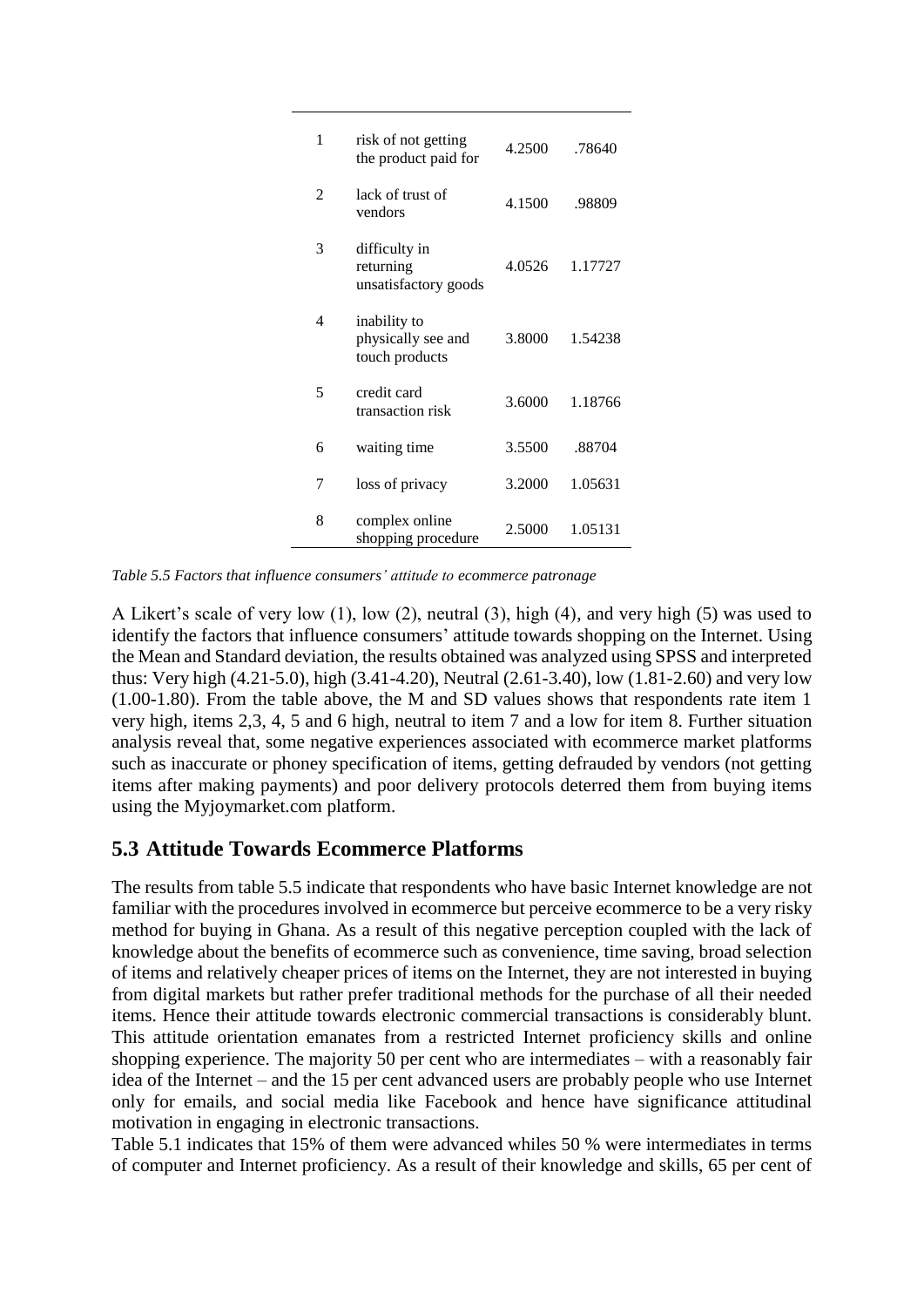them use the Internet frequently and as such abreast of the procedures and skills involved in ecommerce operations. With information from the Internet as well as allied experiences about the benefits of ecommerce, they possibly see digital markets as a convenient and time-saving way of buying certain items as compared to the traditional bricks and mortar alternative. The results indicate that attitudinal differences to engage in ecommerce confirms the fact that, while some people are inclined to embracing new technology practices, others are reluctant and therefore prefer latching on to their long-held, traditional methods as suggested by Jarupunphol and Mitchell [\(2002\)](#page-13-6). Despite the fact that advanced consumers are aware of the risk involved in ecommerce, they accept the challenge and are still willing to patronise the system. This attests to the fact that different attitudinal orientations borne out of a variety of online experiences have different levels of accommodating risks [\(Bhatnagar et al., 2000\)](#page-12-7).

The issues of risk associated with online shopping in Ghana was determined by asking consumers or respondents who engage in ecommerce practices to assign a level of severity to certain prevailing risk factors. From the results contained in table 5.5, the risk of not getting what is paid for was rated very high, followed by lack of trustworthiness on the part of merchants or vendors, difficulty in returning unsatisfactory goods, inability to physically see and touch products, credit or debit card transaction risk and the long waiting time for items delivery. Meanwhile they were neutral in terms of risk of privacy and also indicated that the online shopping procedure is not difficult and hence poses a low risk to online shopping. The risk of not getting what consumers paid for accounts for the lack of trust in online vending. This is because we do not have proper system of identifying citizens in the country coupled with the lack of credible details about vendors who post ads on the website. Vendors can decide to register on the site with unreliable or fake information. This makes it very difficult to track and deal with merchants who take monies from consumers but fail to deliver the items. One of the respondents confirmed this risk of not getting what is paid by emphatically stating that:

"I was asked to pay a fee of 500 cedis<sup>1</sup> for the cost of fuel and other expenses in transporting *a car I intended to buy on the website from Accra to Kumasi. After paying the fee through mobile money out of desperation, the guy switched off his phone and I couldn't contact him again for either the car or the initial fee paid. With this bad experience*, *I lost interest in the system and therefore resorted to the traditional market for the purchase of the car."*

The essential nature of ecommerce also makes it very difficult to physically see and touch products before deciding to make a purchase as compared to the traditional, face-to-face methods. Another risk confronting online consumers is the difficulty in returning unsatisfactory goods for a refund when the need arises [\(Salam et al., 2003\)](#page-13-4). This is because the shop or location of the vendors might not be known since the products are advertised or displayed using a digital platform. As a result of this, some vendors take undue advantage of the situation to defraud buyers by delivering items that are of lower standards or quality as compared to the products advertised on the site. This issue is really waning their interest in online shopping and hence, they prefer to have a feel of the product before making payments". The following sentiment of a respondent approximates the general mood of most electronic transaction participants:

**.** 

<sup>1</sup> Cedis is the nomenclature of the local (Ghanaian) currency.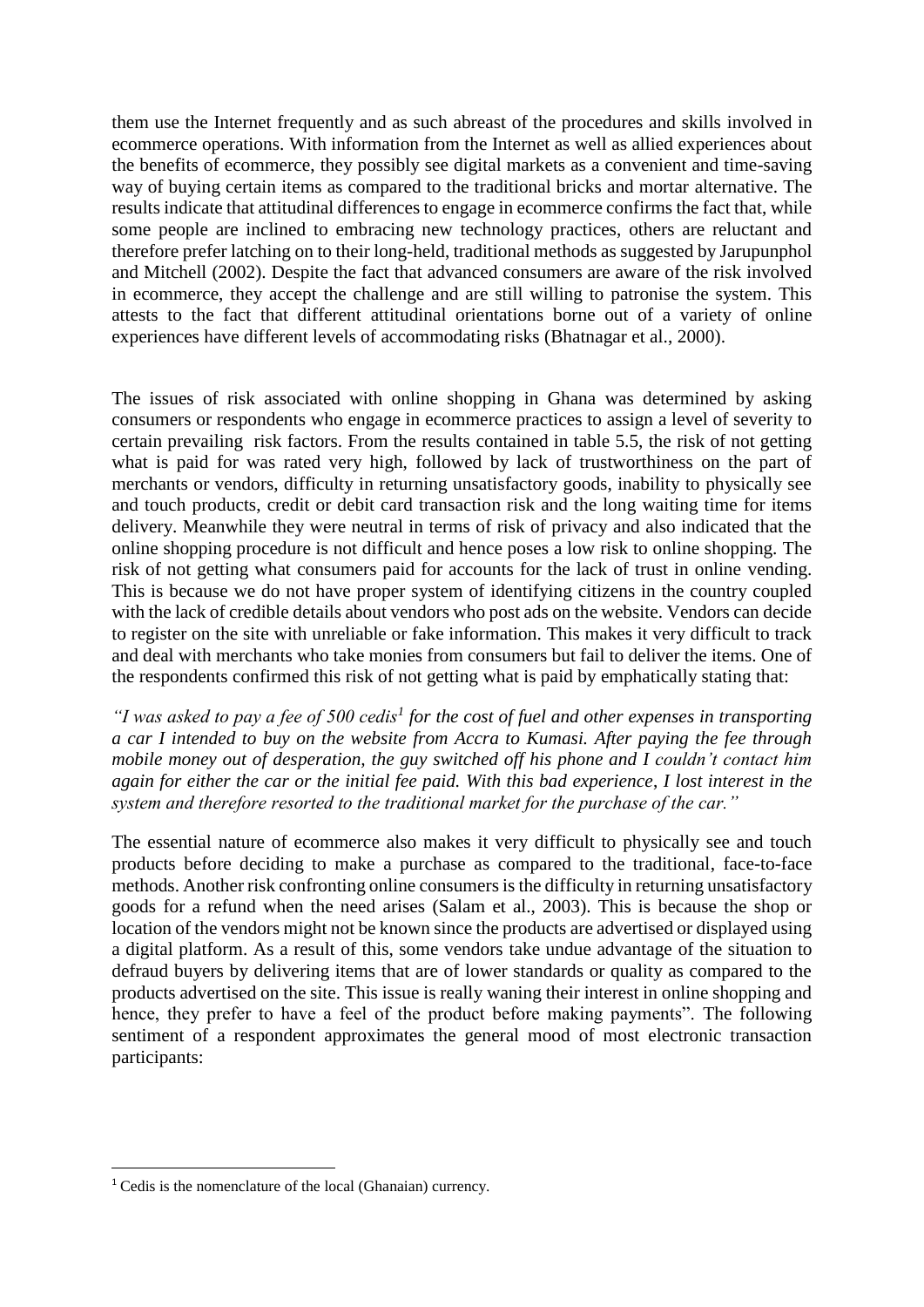#### *"There is a the possibility of getting defrauded by some vendors who provide wrong or fake specification about their products on the Internet compared to the actual product received after payment".*

Again, despite the existence of e-zwich debit cards (a form of electronic payment system introduced by the Bank of Ghana) as well as other digital payment channels such as PayPal and Mpower in Ghana, it is still not a popular way of transacting business since most Ghanaians perceive it to be a risky and unreliable way to pay for goods and services on the Internet. A representative view of this scenario can be found in the following misgivings by a respondent.

#### "*There were some extra deductions for the use of the system in making online payments as part of their terms and conditions which was not explained at the initial stages of the transaction".*

Another issue that tends to deter some consumers from engaging in ecommerce is the long waiting time to receive items as shown in table 5.5. This emanates from the lack of proper addressing systems in Ghana which makes it very difficult to locate people and places. Vendors therefore spend lots of time just trying to locate and deliver items. In effect, most buyers usually arrange to meet sellers or their agents at common landmarks in their vicinity such as a school, hospital, police station to avoid the delay in receiving items. This also defeats the purpose of convenience that is expected to be derived from ecommerce and thereby serve as a deterrent to its patronage.

Loss of privacy is one of the challenges confronting online consumers in other countries. Ghana is no exception. This occurs when vital information such as email and credit card details that are provided during online transactions are given or accessed by other merchants who then tailor the adverts of their products to suit the interests and buying patterns of online consumers. As a result of that, some consumers receive unwanted emails from merchants about new products introduced without their permission. Despite the knowledge about risk of privacy associated with ecommerce, the results from the table 5.5 depicts that it is not an issue so risky to affect the willingness to buy from the Internet as compared to fraud and wrong product specifications. The reason why ecommerce consumers in Ghana do not bother so much about privacy is because there is no need to provide vital information such as email or credit card details in order to make a purchase on the platform. Rather, with the click of a mouse, buyers can get the phone numbers of vendors where they can negotiate for prices and agree on a location where money can be exchanged directly in a face-to-face interaction without the need for any credit or debit card.

The analysis of these prevailing risk factors and negative experiences with digital market platforms in Ghana attest to why most respondents (both experienced and inexperienced online buyers) perceive ecommerce as very risky compared to other methods of buying and selling and hence the lower patronage [\(Jarupunphol & Mitchell, 2002\)](#page-13-6). In effect, the lower patronage of ecommerce in Ghana could be attributed to these negative factors and experiences discussed above.

## **6. Consumer Attitude and Challenging Prospects of Ecommerce in Ghana**

Irrespective of the risky factors and negative experiences of online consumers in Ghana, most of them are still willing to buy certain products on the Internet. The underlying fact is that, they now look out for some features that serve as safeguards or motivation far beyond the negative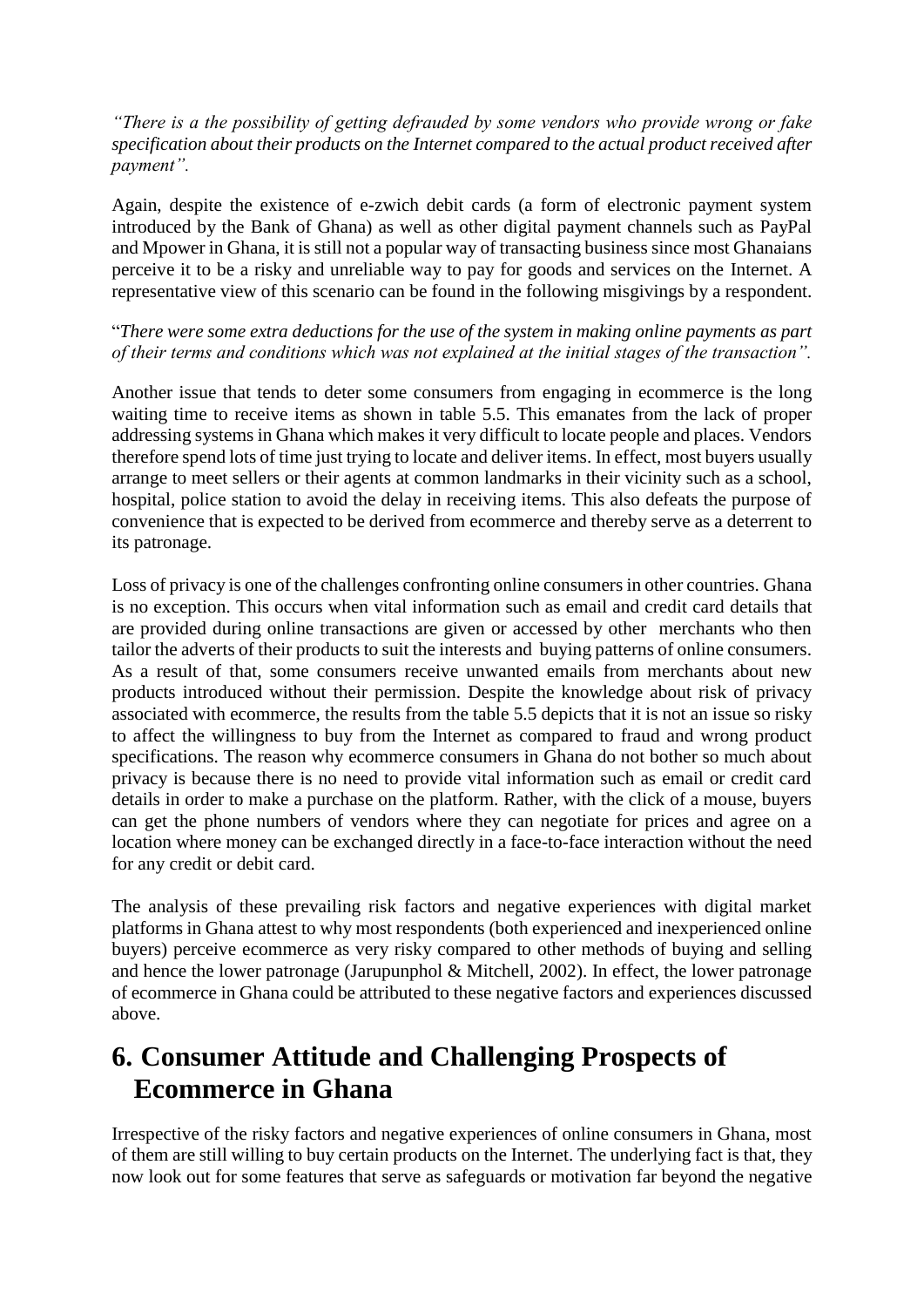perception or experience. Assurance like this is sure to enable an enduring attitude towards electronic commerce practices rooted in the convictions of its perceptible advantages. For instance, the results from table 5.4 reveals the most important factor that motivates consumers to continue buying on the Internet is the price of displayed items. The fact that, there is no need for merchants to invest huge sums of money in acquiring shops and sales workers before they can start selling online makes it possible to offer cheap prices on the Internet to attract online users. The implication is that consumers will still buy certain items on the Internet despite the possibility of risk provided the prices are cheaper than those offered in the traditional bricks and mortar shops [\(Salam et al., 2003\)](#page-13-4).

Apart from the price of goods, the second important factor that consumers consider before making a purchase on the Internet is the reputation of the website. As a result of consumers' mistrust for online merchants fuelled by perception or negative experiences with ecommerce, they now rely on the credibility of websites for future purchase. This is so because they believe that such reputable websites are sure to have measures in place to check the trustworthiness of vendors who advertise on their platform. The results also show that, the mode of payment for items was the third most significant issue that consumers consider before making a purchase. For the fear of being defrauded, most online buyers prefer to pay for items directly in a faceto-face mode instead of the use of credit or debit cards, bank deposits and mobile money transfers. This attitude towards ecommerce presents a formidable challenge to the technological innovation and fundamentally undercuts the notion of ecommerce. Elsewhere, in its pure form, ecommerce precludes any possibility of a face-to-face meeting between two trading parties.

This means that, after making a choice on the preferred items to buy, most consumers decline to transact with merchants who insist on either part or full payment before delivery. Before buying items on the Internet, most online buyers are also concerned about how the items will be delivered as well as the time it will take to do so. With the poor addressing system in the country resulting in difficulties with regard to door-to-door delivery of purchased items, consumers who need certain products in due time might ignore online merchants and resort to traditional markets where they are certain of returning home with the desired or purchased item.

Another important issue that consumers expect to see from websites or online merchants is the provision of guarantees just as some traditional retailers do. With the provision of guarantees, consumers are sure to get quality products that will serve the purpose for which they were bought. To avoid buying sub-standard products, consumers are most likely to buy from vendors who provide warrantees on products advertised. However, the issue of privacy was not of great concern to consumers in ecommerce practices in Ghana. This is true because most consumers rely on direct payments and do not necessarily have to provide personal details or bank details before paying for items. Since they do not provide sensitive information in the first place, they are not really bothered by possible breaches of privacy that occur online.

## **7.Concluding Observation**

From the foregoing issues, it is perceptible to reason that, online shopping in Ghana is considered quite an unpredictable and risky venture, at least from the viewpoint of the consumer. And the implication to the vendor is direct since it is supposed to be a mutually beneficial electronic commercial engagement. However, there is a difference between how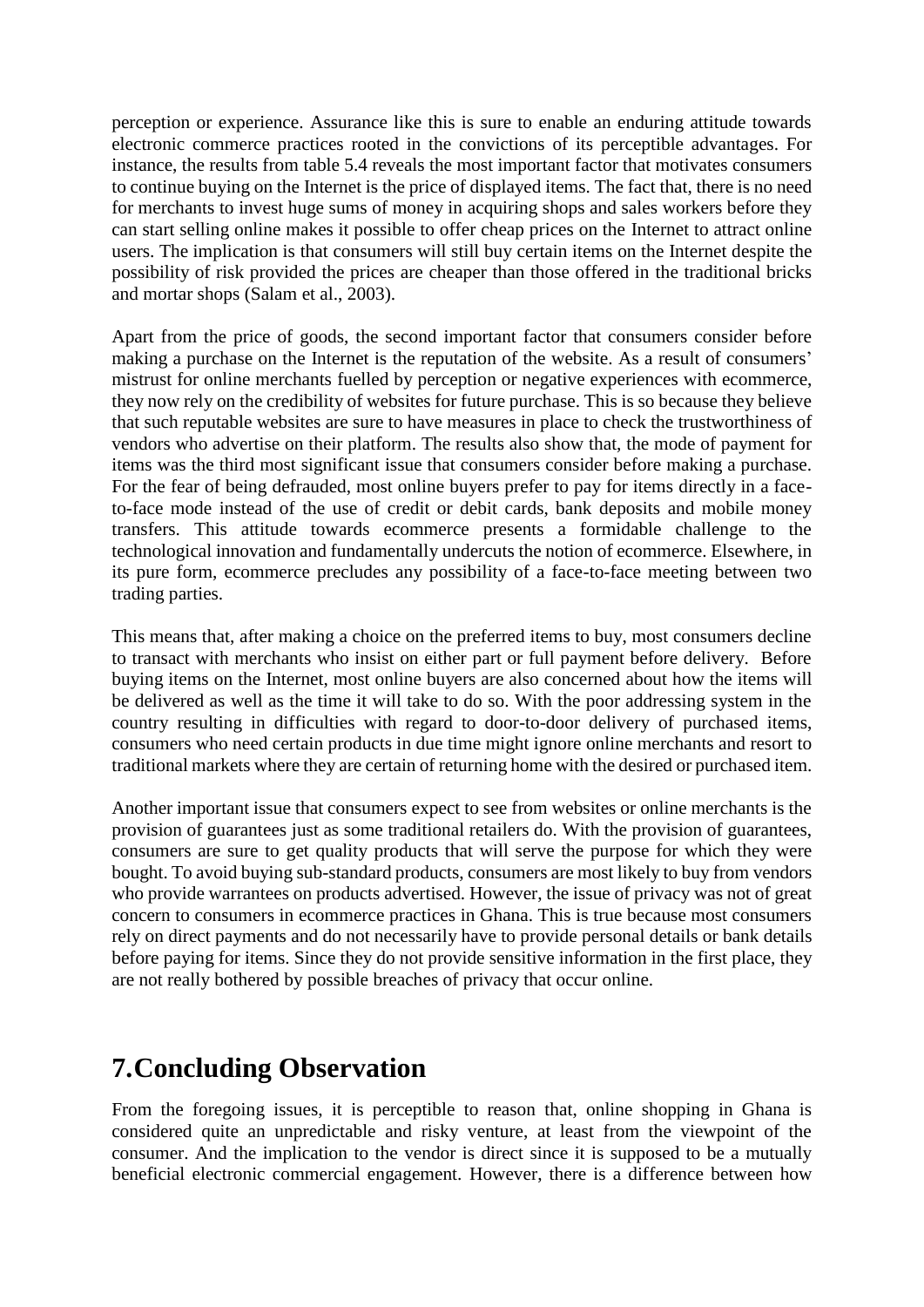people accept the associated risks and their willingness to embrace ecommerce depending on the level of their Internet proficiency, frequency of Internet usage and the consumer's experience in online shopping, constituting an altogether consumer attitudinal orientation towards this electronic form of trading. Those with advanced knowledge and experience in Internet usage and its applications are abreast of the benefits of convenience, broader selection of items and cheaper products prices offered through ecommerce. Strong attitude towards ecommerce is then formed that orient consumers to prefer buying certain items like mobile phones, computers and automobiles from the Internet despite the perceived risk involved.

On the other hand, those without adequate knowledge about the Internet applications especially in terms of online shopping experience simply prefer traditional markets to ecommerce. The risky and frustrating factors associated with ecommerce in Ghana include such scenarios as high incidents of fraud emanating from the increased possibility of not getting what you paid for, lack of trust in vendors, difficulty in returning items, poor address system, credit card transaction risks and long waiting and delivery times. These notwithstanding, the study highlights the point that, consumers considered the price of items advertised, the reputation of websites, the mode of payments, mode of delivery and the availability of guarantees from vendors as important issues before online purchasing decisions are made.

It is instructive to understand the interesting relationship between attitudinal development and its disposition towards, and a preference for, an object. However, attitudinal orientation is not established by default or automatic as this study suggests, which contrasts significantly with some earlier scholars [\(see, for example, Fazio et al., 1986\)](#page-13-15). Therefore developing an attitude towards an object could be seen as situational is it draws on a considerable number of exigencies. Implication for the study is the need to consider – in the foreseeable future – ecommerce in context since the practice is driven by unique, contextualised elements. It is possible for later studies to consider the extent to which attitude thrives on loyalty and customer intimacy issues.

### **References**

- <span id="page-12-0"></span>Abbasi, A., Zhang, Z., Zimbra, D., Chen, H., & Nunamaker Jr, J. F. (2010). Detecting fake websites: The contribution of statistical learning theory. *MIS Quarterly, 34*(3), 435- 461.
- <span id="page-12-5"></span>Ajzen, I. (2001). Nature and Operation of Attitudes. *Annual Review of Psychology, 52*, 27-58.
- <span id="page-12-1"></span>Ajzen, I., & Fishbein, M. (1980). *Understanding Attitudes and Predicting and Social Behavior*. Englewood-Cliffs, NJ: Prentice Hall.
- <span id="page-12-2"></span>Ajzen, I., & Fishbein, M. (2000). Attitudes and the attitude-behavior relation: reasoned and automatic processes. In W. Stroebe & M. Hewstone (Eds.), *European Review of Social Psychology*. Chichester, England: Wiley.
- <span id="page-12-7"></span>Bhatnagar, A., Misra, S., & Rao, H. R. (2000). On risk, convenience, and Internet shopping behaviour. *Communications of the ACM, 43*(11), 98-106.
- <span id="page-12-3"></span>Black, J. (2008). The Branding of Higher Education (pp. 1-10). Greensboro: SEM WORKS.
- <span id="page-12-8"></span>Caldwell, K. (2000). Global electronic commerce moving foward: Commerce Net.
- <span id="page-12-4"></span>Cohen, J. B., & Reed, A. I. (2006). A Multiple Path Anchoring and Adjustment (MPAA) model of attitude generation and adjustment. *Journal of Consumer Research, 33*, 1-15.
- <span id="page-12-6"></span>Eagly, A. H., & Chaiken, S. (1993). *The Psychology of Attitudes*. Fort Worth, TX: Harcourt Brace.